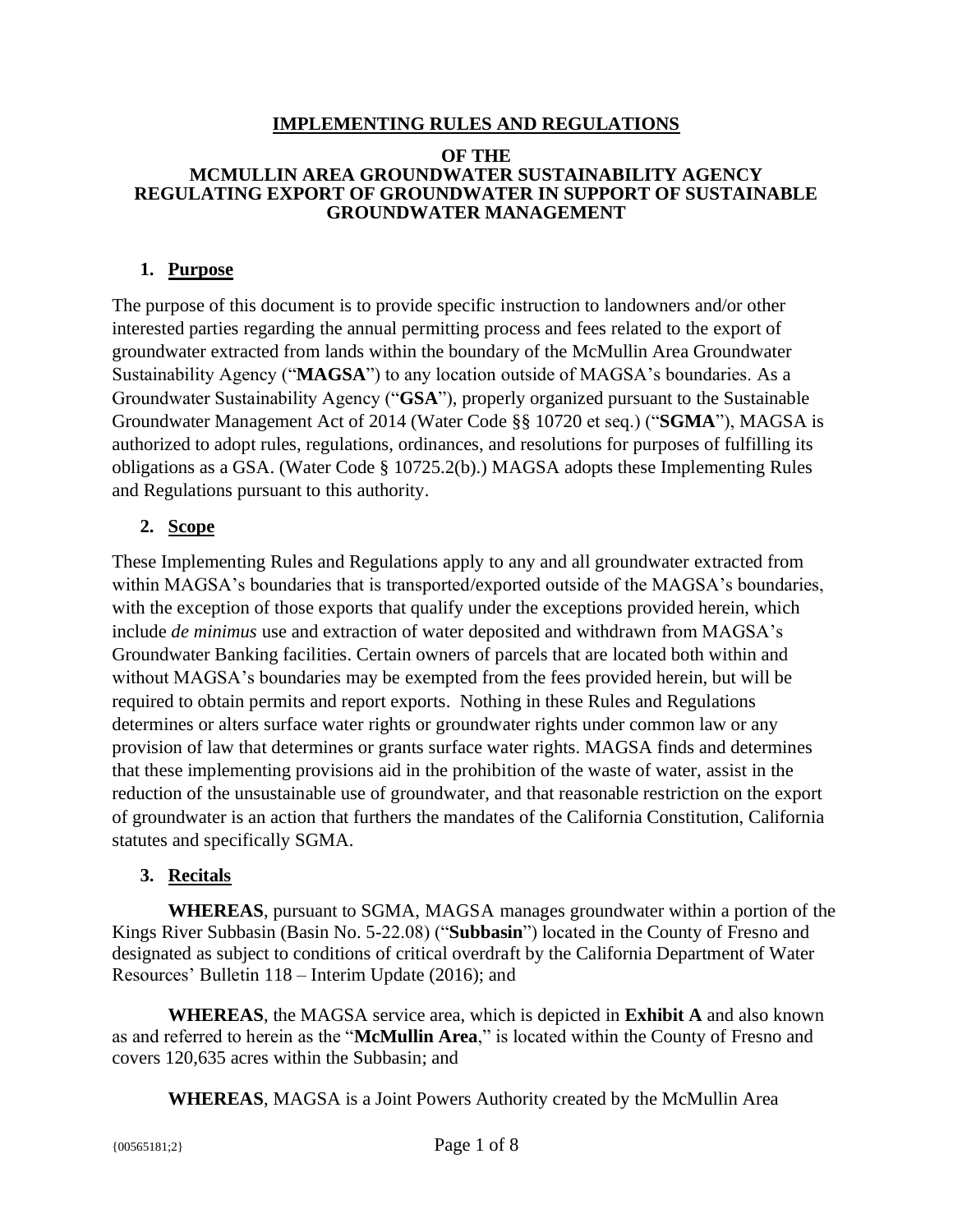Groundwater Sustainability Agency Joint Powers Agreement ("**JPA**") entered among the County of Fresno, Raisin City Water District, and Mid-Valley Water District to serve as the Groundwater Sustainability Agency ("**GSA**") for the McMullin Area pursuant to SGMA.

**WHEREAS**, it is MAGSA's mission to sustainably manage, protect and maintain the groundwater resources within the McMullin Area of the Subbasin, consistent with SGMA, for the benefit of water users within the McMullin Area of the Subbasin, and to coordinate with other GSAs and management activities throughout the region; and

**WHEREAS**, SGMA authorizes MAGSA to adopt rules, regulations, ordinances, and resolutions for the purpose of groundwater sustainability (Wat. Code, § 10725.2), in conjunction with the provisions contained within its groundwater sustainability plan ("**GSP**"), including: (1) requiring that the use of every groundwater extraction facility within MAGSA's management area be measured by a water-measuring device satisfactory to MAGSA (Wat. Code, § 10725.8); (2) controlling groundwater extractions by regulating, limiting, or suspending extractions from individual groundwater wells or extractions from groundwater wells in the aggregate, construction of new groundwater wells, enlargement of existing groundwater wells, or reactivation of abandoned groundwater wells, or otherwise establishing groundwater extraction allocations (Wat. Code, § 10726.4); and (3) to enforce, pursuant to its authority under SGMA or any other applicable laws, its requirements and collect fees (Wat. Code, § 10726.8); and

**WHEREAS**, SGMA further authorizes MAGSA to impose fees, including permit fees and fees on groundwater extraction and other regulated activity to fund the costs of its groundwater sustainability program, including, but not limited to, investigations, inspections, compliance assistance, enforcements, and program administration, including a prudent reserve (Wat. Code, § 10730(a); and

**WHEREAS**, pursuant to the Kings Subbasin Coordination Agreement, the Kings Subbasin Coordination Group assigned MAGSA the responsibility to address 91,100 AF of the total 122,000 AF of overdraft for the entire Kings Groundwater Subbasin; and

**WHEREAS**, Groundwater is an essential and indispensable resource for agricultural, environmental, municipal, industrial, domestic, and other uses within the McMullin Area; and

**WHEREAS**, MAGSA has determined that the export of groundwater extracted from within the McMullin Area to areas outside of MAGSA's boundaries contributes to undesirable groundwater conditions within MAGSA, including but not limited to: conditions of critical groundwater overdraft, the lowering of groundwater levels, subsidence, degradation of water quality, and unreasonable inhibition of MAGSA's potential for success in achieving sustainability through implementation of its GSP pursuant to SGMA (see GSP at 3.3.8, 3.3.9, 3.3.11, 4.2.1.2 and 4.3.1.2, and 6.2.4.3); and

**WHEREAS**, MAGSA has estimated through the best available empirical evidence that the export of groundwater extracted from within MAGSA to areas outside of MAGSA's boundaries, in conjunction with other factors including, but not limited to, over-dependency of agriculture on groundwater, collectively, has led to the current state of overdraft within MAGSA's boundaries; and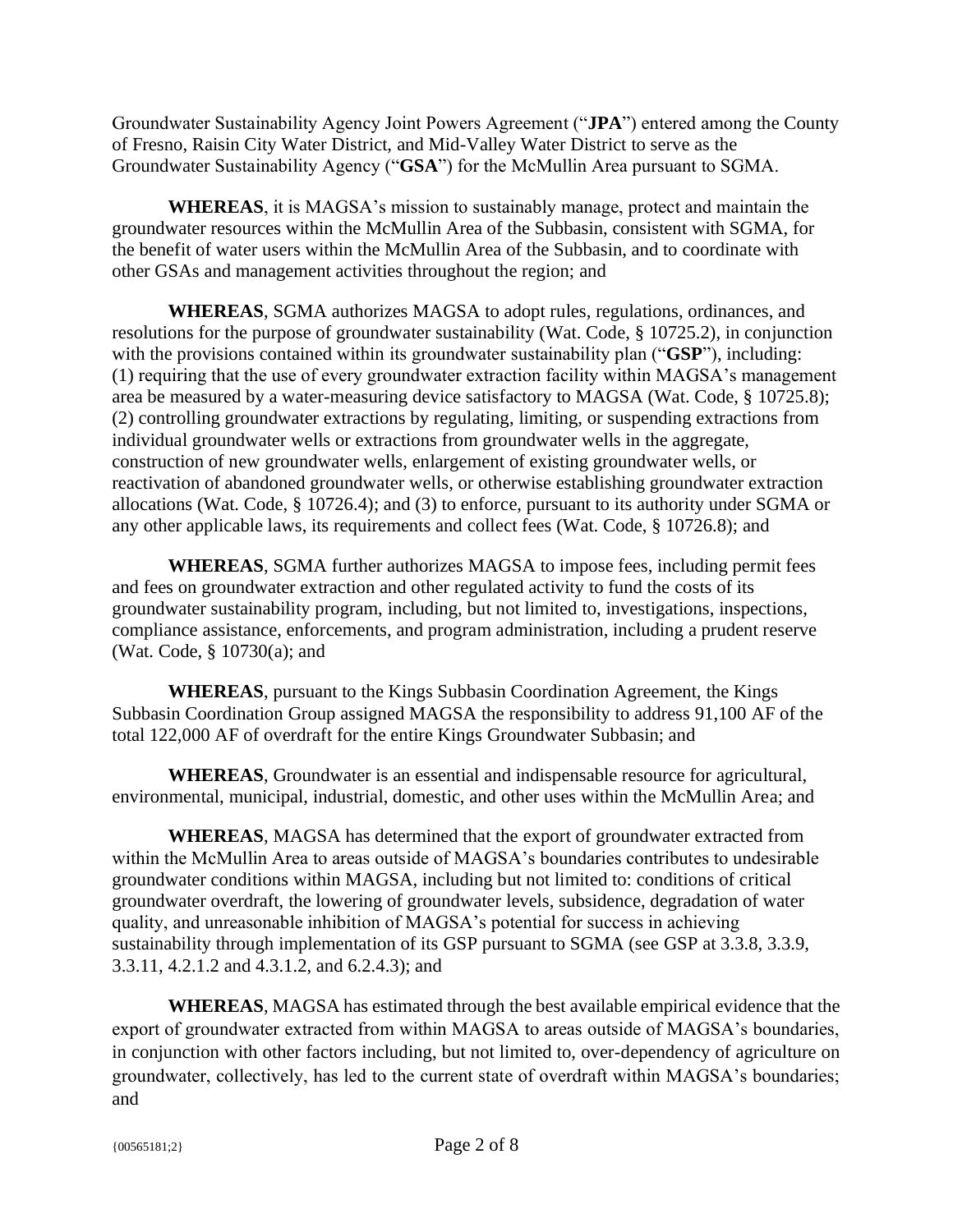**WHEREAS**, research and analysis conducted by MAGSA indicates that the continued export of groundwater, without reasonable mitigation, may also contribute to additional negative economic impacts within MAGSA, including, but not limited to: the potential loss of arable land to unnecessary and excessive fallowing, a decline in property values, increased pumping costs due to lowering of groundwater levels, premature replacement or reconfiguration of domestic and/or agricultural wells due to declining groundwater levels, damage to conveyance and other capital infrastructure, and potential State intervention if MAGSA's sustainability goals are negatively impacted, which could in turn result in a reduction of agricultural jobs, increasing unemployment and economic hardship, and reduced ability for MAGSA to conserve groundwater supplies for future years; and

**WHEREAS**, it is MAGSA's declared continued preference, intent, and stated goal that groundwater underlying MAGSA's service area should, to the maximum extent allowed by law, be available for use by MAGSA landowners for beneficial overlying uses on lands within MAGSA's boundaries; and

**WHEREAS**, MAGSA shall use any collected export fees to fund the costs of implementing its GSP; and

**WHEREAS**, consistent with its GSP and its Groundwater Export Policy, Policy No. 2020-07, adopted on December 9, 2020, the provisions of which are incorporated herein by reference as if set forth herein, MAGSA shall regulate groundwater pumped within MAGSA's boundaries that is exported and used outside of the McMullin Area through an annual permitting process subject to fees as set forth herein;

**WHEREAS**, the aforementioned Groundwater Export Policy contains language specifying adoption of clarifying implementing regulations to carry out its stated intent;

**NOW, THEREFORE, BE IT RESOLVED** that the following Implementing Rules and Regulations shall provide the clarifying implementing regulation as specified in the said policy, shall be effective upon adoption, and shall remain in effect until further modified or rescinded.

# **Implementing Rules and Regulations**

- 1. No Export Without Annual Permit and Payment of Fees: No "**Person**" (which as used herein refers to a person, firm, corporation, or governmental agency, except an agency of the United States, to the extent, if any, that federal law preempts this chapter) may export outside of the MAGSA boundary any groundwater extracted by any artificial means from within the MAGSA boundary, directly or indirectly, in any given "**Water Year**" (October 1 through September 30) without first obtaining a written permit and paying the required fees as provided herein.
- 2. Annual Application: Any Person that desires to export groundwater from the McMullin Area during the upcoming Water Year must first submit to MAGSA an application for a permit on forms provided by MAGSA accompanied by a request for environmental review, as required by applicable MAGSA guidelines established and updated from time to time, and the fees set forth herein, which may be revised from time to time by the MAGSA Board of Directors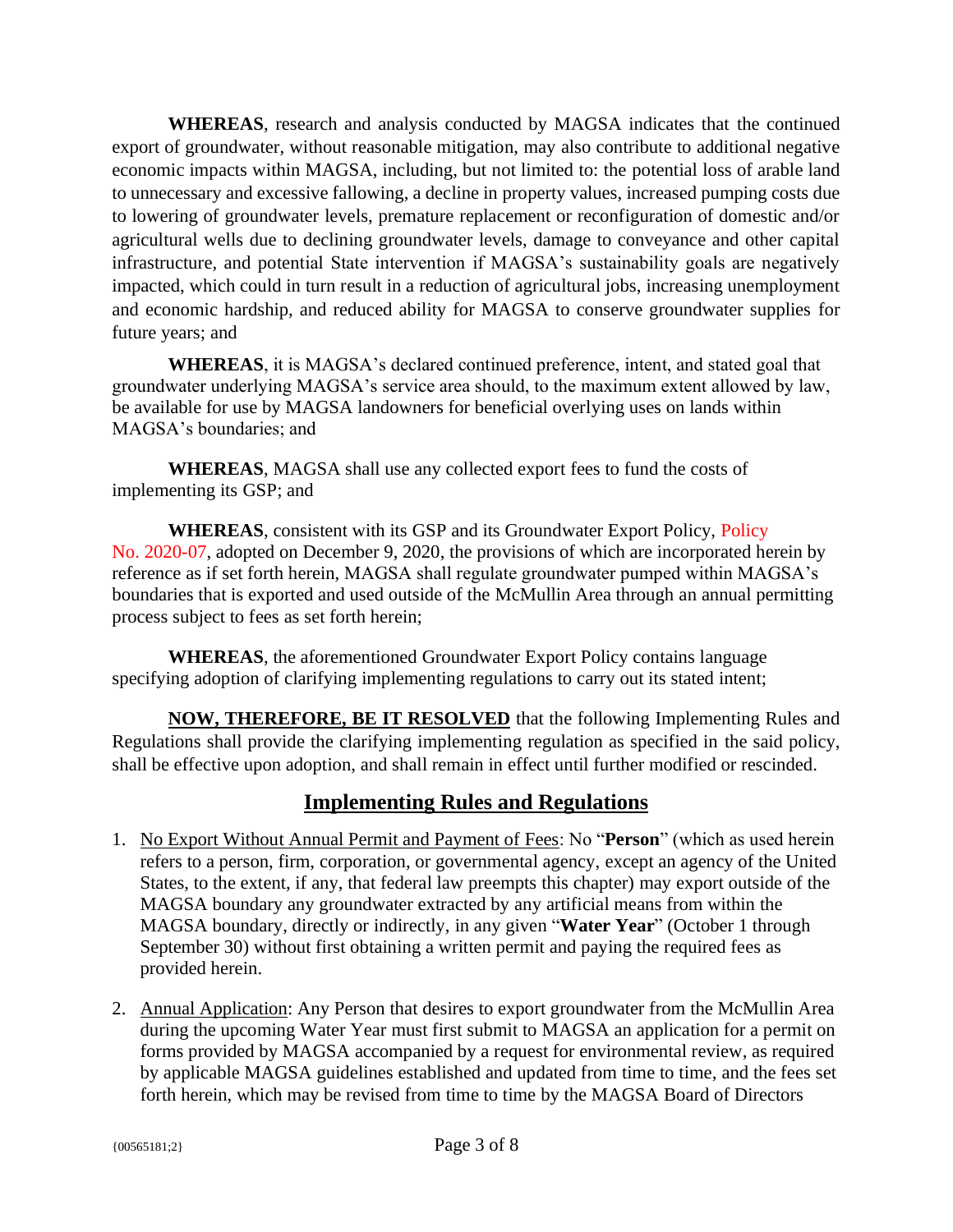("**Board**"). An application to export groundwater from the McMullin Area must include, but is not limited to, the following:

- A. Location(s), maximum extraction rate(s), depth(s) and all other information required in the Water Well Drillers' Report (California Water Code, section 13751) of each well, including observation wells owned by the extractor;
- B. Planned monthly extraction rate, and beginning water elevation depth of each well proposed for operations;
- C. Delineation of the time periods in which each well is proposed for operation;
- D. Total estimated amount of water to be exported during the subject Water Year;
- E. Location(s) outside of the MAGSA boundary to which water is to be exported and planned use;
- F. Description of the adverse environmental effects of the extraction, by individual well, groups of wells (if applicable), and by the extractor's entire operation's cumulative effects;
- G. Description of any proposed mitigation measures designed to offset any adverse environmental effects of the extraction;
- H. Description of the intended beneficial uses of the extracted groundwater and related surface supplies, by individual well, groups of wells (if applicable), and by the extractor's entire operation;
- I. Description by quantification and location of each end use of the needs of the extractor which the extraction is designed to meet;
- J. Description of alternatives available to the extractor to meet the needs for which the extraction is proposed, including any available types and amounts of water conservation.
- 3. Review of Application:
	- A. Within thirty (30) days of submission of an application, MAGSA's General Manager shall make an initial determination of whether the application is complete or incomplete. Should the application be deemed incomplete, the General Manager shall advise the applicant of any steps necessary to complete the application and provide a reasonable deadline not to exceed ninety (90) days, to complete the application. If the application is not completed by the deadline, it shall be denied.
	- B. Once the application is deemed complete, and upon the determination that an appropriate level of environmental review has been completed, the application shall be considered by the Board at a noticed public meeting. At the Board's public review, the applicant shall be entitled to present any oral or documentary evidence relevant to the application, and the applicant shall have the burden of proof of establishing the facts necessary for the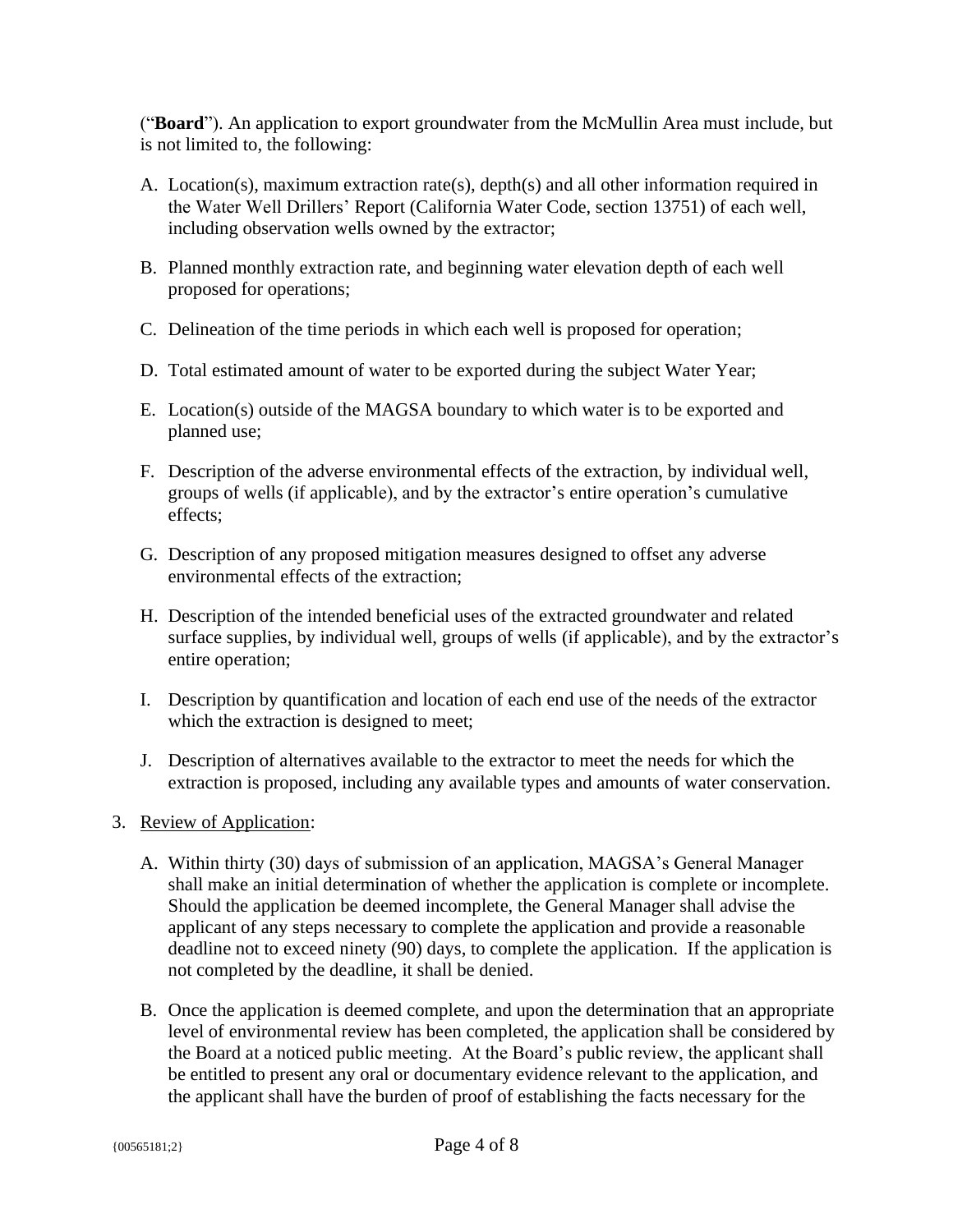Board to make any appropriate required findings for approval. The Board may request any additional information it deems necessary for its decision, the cost of which, if any, shall be borne by the applicant. The Board shall also hear relevant evidence presented by other interested persons and entities, other MAGSA staff, and the public. Formal rules of evidence shall not apply during the public review but the Board may establish such rules as will enable the expeditious presentation of the matter and relevant information thereof.

C. The Board shall consider all effects that the granting of the application would have on the Subbasin including, but not limited to, whether granting the application would cause or contribute to chronic lowering of groundwater levels, overdraft, reduction of groundwater storage, degraded water quality, land subsidence, or surface water depletions. MAGSA staff may also review the application and make a recommendation to the Board, which shall address the forgoing issues as well as whether granting the application will operate to the injury of: the reasonable and beneficial uses of overlying groundwater users within the McMullin Area; or a water replenishment, storage or restoration project operated in accordance with statutory authorization.

# 4. Findings Necessary to Approve Export Permit:

- A. The permit will be granted by the Board only if:
	- i. A simple majority of the total membership of the Board finds and determines that:
		- a. The proposed exportation subject to the conditions as provided herein will not significantly or unreasonably cause or increase chronic lowering of groundwater levels, overdraft, reduction of groundwater storage, degraded water quality, land subsidence, or surface water depletions within the area of the Kings Subbasin below the McMullin Area; and
		- b. The proposed exportation subject to the conditions as provided herein will not significantly or unreasonably operate to the injury of the reasonable and beneficial uses of overlying groundwater users within the McMullin Area or a water replenishment, storage, or restoration project operated in accordance with statutory authorization; and
	- ii. The Applicant submits fifty percent (50%) of the estimated total fees.
- B. The Board shall comply with the California Environmental Quality Act ("**CEQA**") in consideration of a request for an export permit. If the permit is to be granted, the Board may impose appropriate conditions and/or mitigation measures upon the permit so as to prohibit overdraft or other undesirable results or adverse conditions, and may impose other conditions, within its statutory authority, that it deems necessary for the health, safety, and welfare of the people of the McMullin Area.
- 5. Limitation of Groundwater Export: Permits for the export of groundwater shall limit groundwater export to no more than the demonstrated reasonable historical use by the extractor.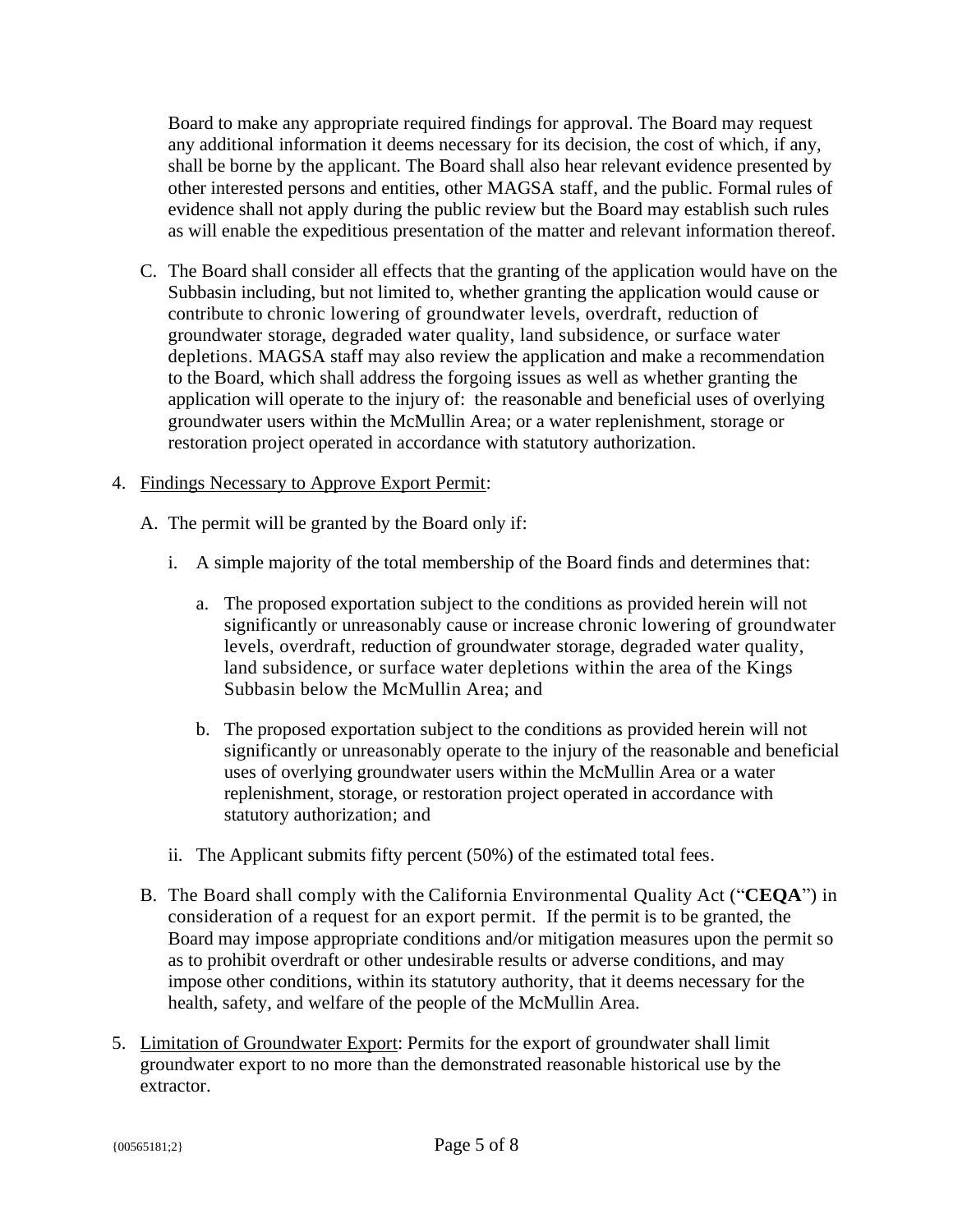- 6. Mitigation: Notwithstanding the foregoing elements of permit review, the Board may issue the permit if it finds that the applicant has provided for mitigation that will offset any adverse effect that would be produced to a less than significant and/or unreasonable level, in its sole discretion.
- 7. Reporting: All Persons, including Public Water Agencies that export groundwater from the McMullin Area, unless subject to one of the exceptions to these Rules and Regulations, shall cause to be prepared and submitted to the MAGSA General Manager quarterly status reports, within fifteen (15) days of the end of each quarter, and an annual report, no later than **October 15** of each year, detailing the quantities of water exported from the McMullin Area. The General Manager shall develop and recommend forms be adopted by the Board that detail the required information to be monitored and reported, including without limitation water level and pumping data, or other data necessary for any other method to determine groundwater production and export.
- 8. Fees: Annual permits for the export of groundwater shall require the permit holder to pay to MAGSA the fees pursuant to the schedule below, with an initial estimated payment of fifty percent (50%) due in advance of approval of an application, and final payment of the entire and corrected amount due no later than **October 15** of each year:

| Year | \$/AF Export Fee |
|------|------------------|
| 2022 | \$285            |
| 2023 | \$360            |
| 2024 | \$425            |
| 2025 | \$485            |
| 2026 | \$535            |
| 2027 | \$580            |
| 2028 | \$615            |
| 2029 | \$650            |
| 2030 | \$657            |
| 2031 | \$695            |
| 2032 | \$715            |
| 2033 | \$735            |
| 2034 | \$750            |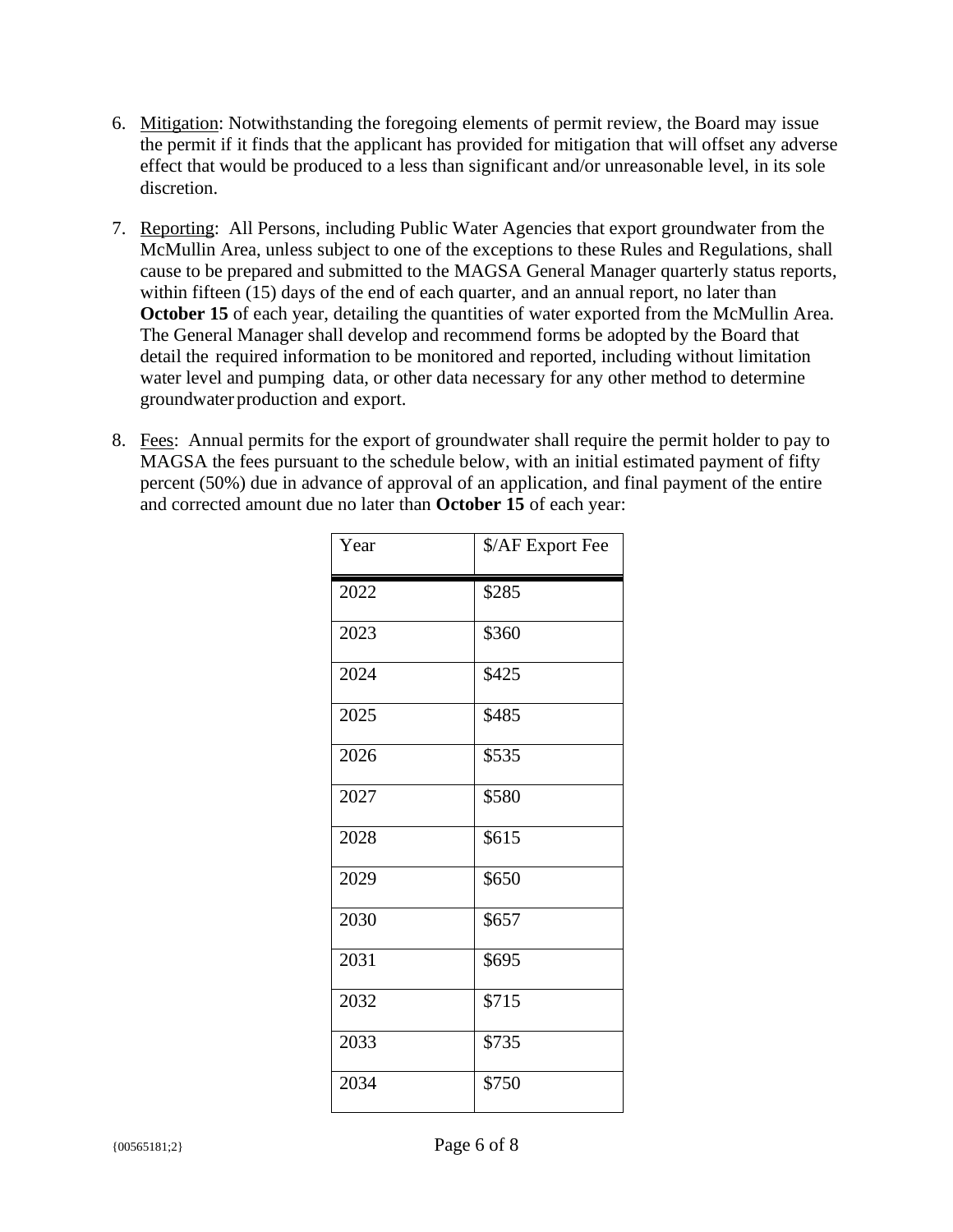| 2035 | \$760 |
|------|-------|
| 2036 | \$775 |
| 2037 | \$790 |
| 2038 | \$805 |
| 2039 | \$820 |
| 2040 | \$840 |

- 9. Exemptions from Permitting Process and Fees: This permitting process and related fees shall not apply to:
	- A. *De minimis* extractors, as defined by Water Code section 10721(e) to mean those who extract, for domestic purposes, two-acre feet of groundwater or less per year; or
	- B. Export of water that has been deposited in and withdrawn from any MAGSA-owned or operated Groundwater Banking facility.
- 10. Exemptions from Export Fees: Although annual permits and reporting shall be required, the following shall not be subject to the fees provided herein:
	- A. The continued export of groundwater for reasonable and beneficial use by existing MAGSA landowners who, at the time of the approval of these Rules and Regulations, own a single and/or contiguous property that is both inside and outside the boundary of the McMullin Area and have existing wells located within the McMullin Area that provide water for use on the existing property, including those portions located outside the McMullin Area. The use of water subject to this exemption is limited to the continued reasonable and beneficial use on the same parcel(s) of land and may **not** be exported for sale or use at any other location.
- 11. Suspension of Exemptions. The foregoing exemptions may be suspended by the Board of Directors in their sole discretion for reasonable cause.
- 12. No Change to Rights: Nothing in this Resolution determines or alters surface water rights or groundwater rights under common law or any provision of law that determines or grants surface water rights. MAGSA finds and determines that these implementing provisions aid in the prohibition of the waste of water, assist in the reduction of the unsustainable use of groundwater, and that reasonable restriction on the export of groundwater is an action that furthers the mandates of the California Constitution, California statutes and specifically SGMA.